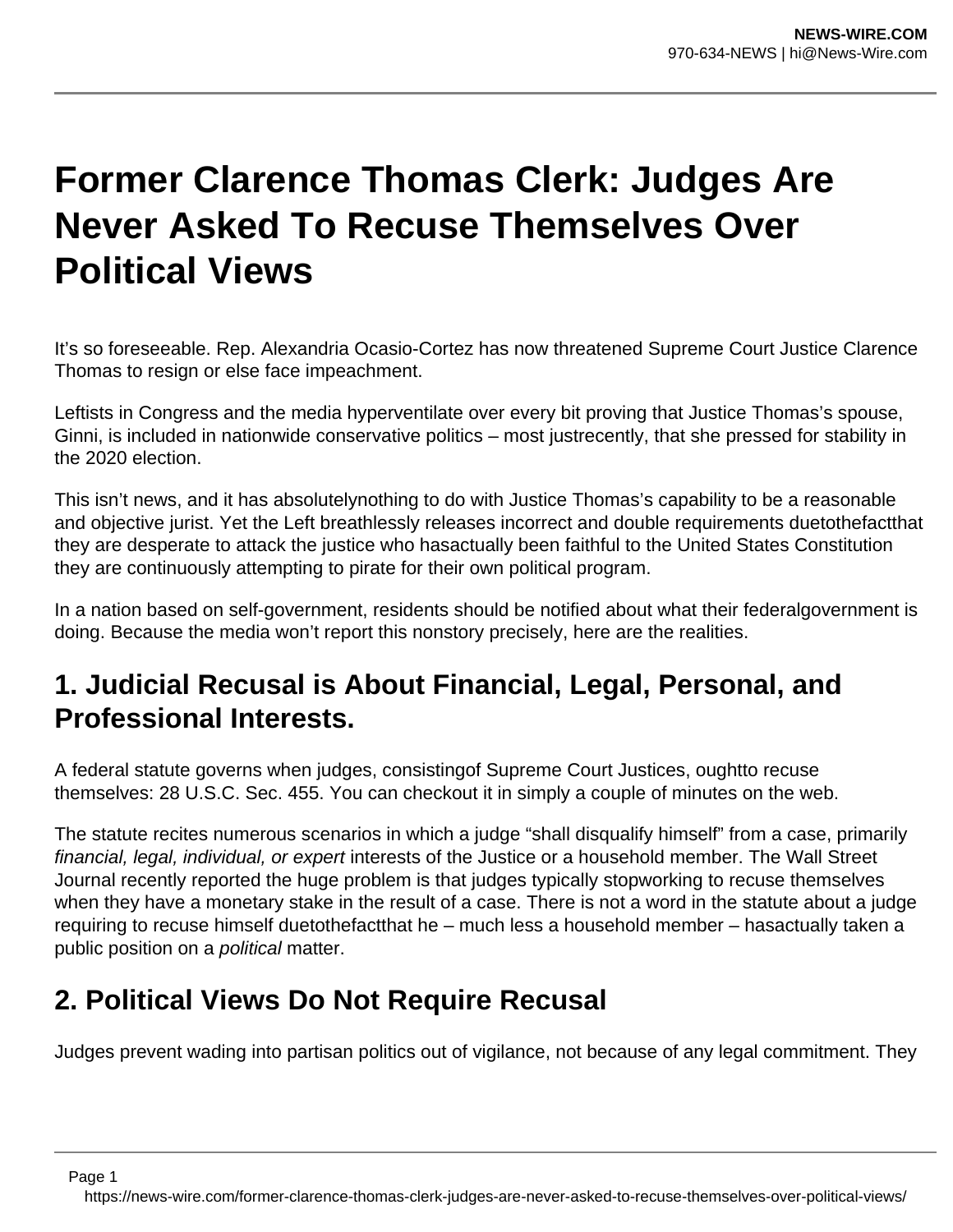do so out of regard for the judicial function, which is nonpolitical: cases are chose on the law and the realities, even if the judge or a household member has a strong viewpoint about the matter at hand. A judge symbolically putson a black bathrobe to strengthen that when he chooses a case, he puts individual views aside.

All 9 Supreme Court Justices have political views. It's a great guess that each voted for the president who selected them and for presidents and lawmakers of their own celebrations. If holding views about the 2020 election indicated a justice couldn't choose legal problems occurring from it, then all 9 would have to recuse themselves. It's even more ridiculous when the political views at concern are those of a justice's partner.

The recusal statute likewise states a judge will not sit on a case "in which his impartiality may fairly be questioned." This is the catch-all arrangement that the left-wing activists and news media claim needs Justice Thomas's recusal.

The requirement of reasonableness uses similarly to all justices. Ruth Bader Ginsburg (not her hubby, however the justice herself) was well understood for her participation at the ACLU on politically charged problems, consistingof abortion. No one ever declared she needsto recuse herself from choosing abortion cases.

Ed Rendell was head of the DNC, making lotsof questionable political declarations, while his partner was a sitting judge on the U.S. Court of Appeals for the 3rd Circuit. Judge Alice Batchelder's partner was Speaker of the House of Ohio, making numerous partisan and questionable declarations while she was the Chief Judge of the U.S. Court of Appeals for the 6th Circuit. No one ever declared any of these judges had a basis to recuse themselves, much less to be impeached.

## **3. Recusal Standards Are Tied to the Constitution's Lifetime Appointment of Judges**

Article III of our Constitution supplies that Supreme Court Justices serve for life. This is to safeguard judges from politics, not to secure politics from judges. It does not mean that jurists have to recuse themselves if they or a household member act upon their political views.

When a case provides a simply political rather than a legal concern, the Court decreases to adjudicate it, leaving it to the political branches of federalgovernment, which under our Constitution are responsible to people. A case teeing up a simply political concern won't be chose by the Court. It turns the concept of a nonpolitical judiciary on its head to state that a political tempest on which most American residents have viewpoints might force a Justice to recuse himself, much less be impeached.

Can you picture if CNN had chasedafter Justice Ginsburg into her garage to challenge her about her abortion advocacy when she was coming house from the healthcenter after being dealtwith for cancer? It's unimaginable. Yet, CNN feels completely entitled to face Justice and Mrs. Thomas as they gethere

https://news-wire.com/former-clarence-thomas-clerk-judges-are-never-asked-to-recuse-themselves-over-political-views/

Page 2